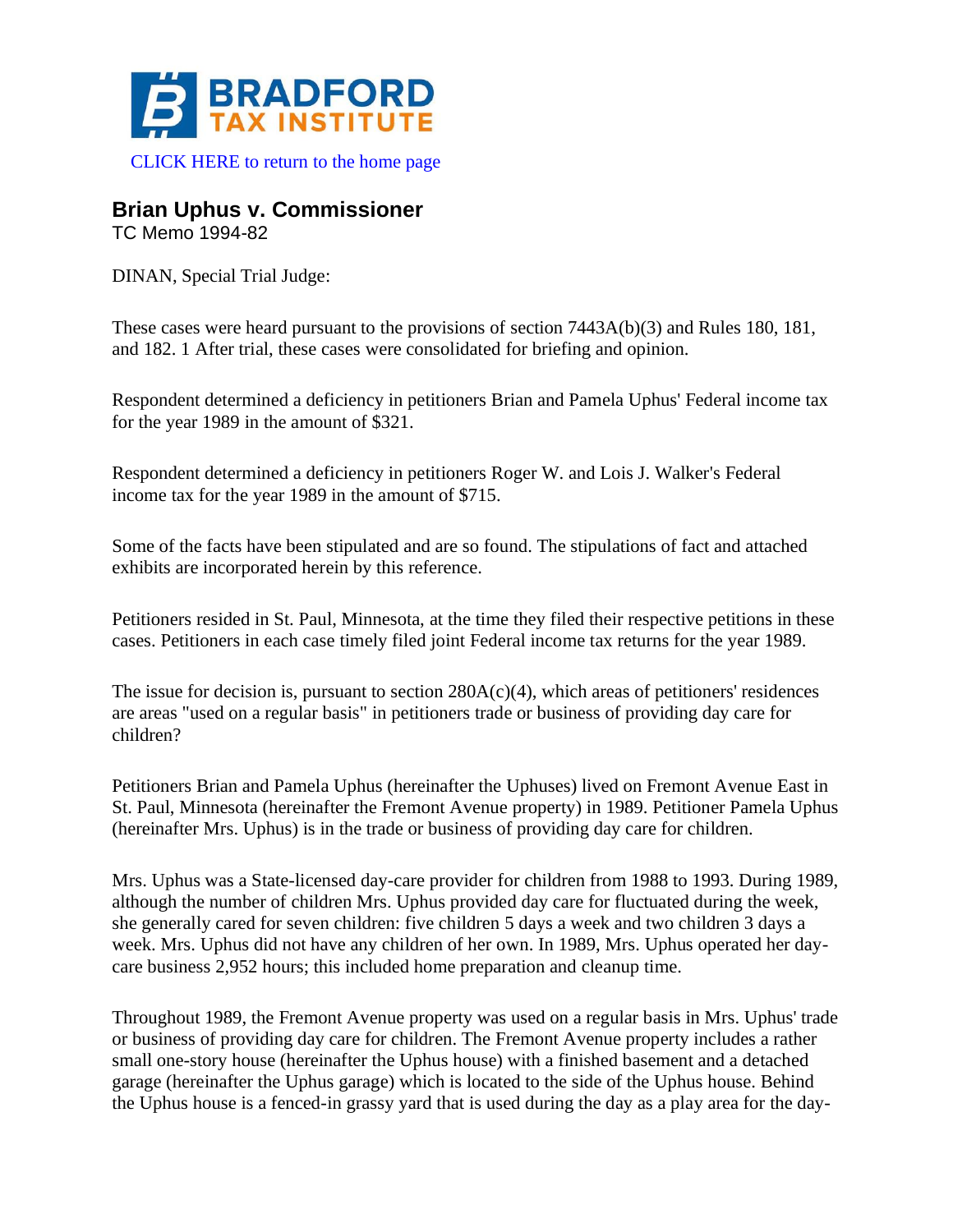care children. The Uphus house has a total of 1,723 square feet, 927 square feet on the first floor and 796 square feet in the basement. 2 The garage is a 528-square-foot lighted, unheated, 1-½ car garage.

No area of the Uphus house is used exclusively for Mrs. Uphus' trade or business of providing day care. All areas of the first floor and the basement play room, play area, bathroom, and office were used on a regular basis in Mrs. Uphus' trade or business of providing day care. The issue for decision relates to respondent's determination that the garage and basement laundry area and storage area were not used on a regular basis in her day-care business.

Although the children were not prohibited from entering the garage, the laundry area, or the storage area, unsupervised playing in these areas was not generally allowed. The garage was used by Mrs. Uphus to park her car and store both day-care and Uphus personal items. Mr. Uphus' car was always parked on the street. The garage contained the majority of the outside day-care play items; i.e., scooter bikes, sandbox toys, wagons, a movable cardboard basketball hoop, a slide, etc. The garage was also used to store lawn chairs, lawn-care materials, tools, a snowblower, bicycles, and miscellaneous other items that were stored in the rafters.

During an average day, Mrs. Uphus and the older children were constantly entering [pg. 94- 339]the garage to retrieve and return the outdoor play items; the young children were not allowed to enter the garage unsupervised. A few times a month, when Mrs. Uphus took the daycare children on field trips, i.e., to the library, zoo, and grocery store, the garage was used to access her car. During the winter, the Uphuses used the snowblower to clear their home entrance for the day-care children, and in the summer and spring, the Uphuses used the lawn-care materials to maintain the yard. Often, Mrs. Uphus used the tools in the garage to fix the bikes or other play items.

The basement contained, among other areas, the laundry area and the storage area. As with the garage, each of these areas was generally off limits to the day-care children for playing, unless supervised by Mrs. Uphus. However, as with the garage, it was common - if not an everyday occurrence - for Mrs. Uphus to have to retrieve children from these areas.

Mrs. Uphus was in and out of the laundry area and storage area constantly each week. On average, she did one or sometimes two loads of laundry per day in connection with her day-care business and about the same number of loads of personal laundry. Periodically during the day, Mrs. Uphus entered the laundry area to load or unload laundry from the washer or dryer, fold the laundry, or put the laundry away.

The laundry room also contained, among other appliances, an extra freezer. The Uphuses purchased the extra freezer so that they could store the food that they purchased to feed the daycare children. On average, Mrs. Uphus entered the laundry area once a day specifically to get food from the freezer for the day-care children.

The storage area was merely an open area located next to the laundry. Mrs. Uphus used the storage area to store the bulk of the indoor play items, day-care items not currently in use, and other miscellaneous business and nonbusiness items. For example, the storage area contained the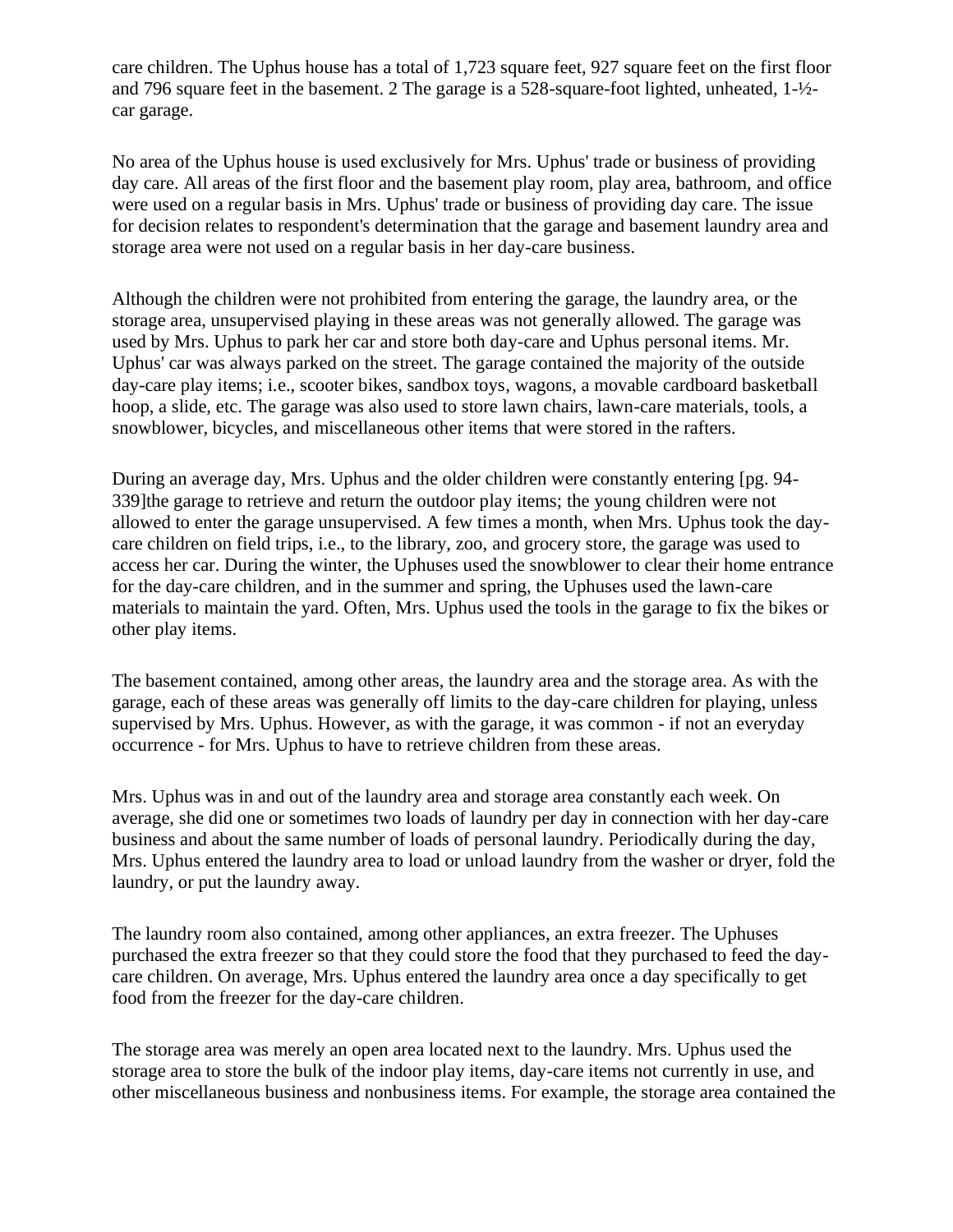baby cribs when they were not needed, toys that the children were either too old or too young to play with, and extra towels, linens, and the like. On average, the children entered the storage area two or three times per day. Mrs. Uphus entered the area considerably more times each day.

During 1989, petitioners Roger W. and Lois J. Walker (hereinafter the Walkers) lived on Laurel Avenue in St. Paul, Minnesota (hereinafter the Laurel Avenue property). Petitioner Lois Walker (hereinafter Mrs. Walker) is in the trade or business of providing day care for children.

Mrs. Walker's situation is factually similar to that of Mrs. Uphus. During 1989, Mrs. Walker was a State-licensed day-care provider for children. During 1989, Mrs. Walker on average provided day care for seven children: five children 5 days a week and two children 3 days a week. Mrs. Walker also cared for her own 3 children during the day. The day-care children ranged in age from 2 years to 9 years. Her children ranged in age from 2 years to 8 years. Mrs. Walker operated her day-care business a total of 3,002.5 hours in 1989, including preparation and cleanup time.

Throughout 1989, the Laurel Avenue property was used on a regular basis in Mrs. Walker's trade or business of providing day care. The Laurel Avenue property is a rather small, two-story house (hereinafter the Walker house) with a finished, heated basement, and a detached garage/playhouse (hereinafter the Walker garage/playhouse) that is located behind the Walker house. The Walker garage/playhouse is separated from the Walker house by a fenced-in grassy yard. Both the yard and play house are used during the day as play areas.

The Walker house has a total of 1,882 square feet: 659 square feet on the second floor, 659 square feet on the first floor, and 564 square feet in the basement. 3 The garage/playhouse is a two-story structure [pg. 94-340] consisting of a 140-square-foot upper level that is used as a play area, and a 400-square-foot lower level that is a two-car garage. The upper level of the Walker garage/playhouse (hereinafter Walker playhouse) is on the same level as the backyard of the Walker house. The garage portion of the Walker garage/playhouse (hereinafter Walker garage) is on the same level as the alley. The yard is approximately 10 feet higher than the alley.

No area of the Walker house is used exclusively for Mrs. Walker's trade or business of providing day care for children. All areas of the first floor, second floor, and the Walker playhouse were used on a regular basis in Mrs. Walker's trade or business of providing day care. The issue for decision relates to respondent's determination that the Walker garage and the basement (bathroom, laundry area, and storage area) were not used on a regular basis in her day-care business.

The Walker garage was rarely used in the day-care business. The children were prohibited from playing in the garage. The Walker garage generally contained Mrs. Walker's car and miscellaneous personal items of the Walkers. Mr. Walker's car was parked on the street. On occasion, one of the day-care children would leave a bicycle in the garage during the day. A few times a week, Mrs. Walker used the garage to access her car when she took the children on field trips, usually to the library, park, or zoo. Four days a week, the day-care children used the garage to access Mrs. Walker's car because she took the day-care children with her when she drove her child to preschool.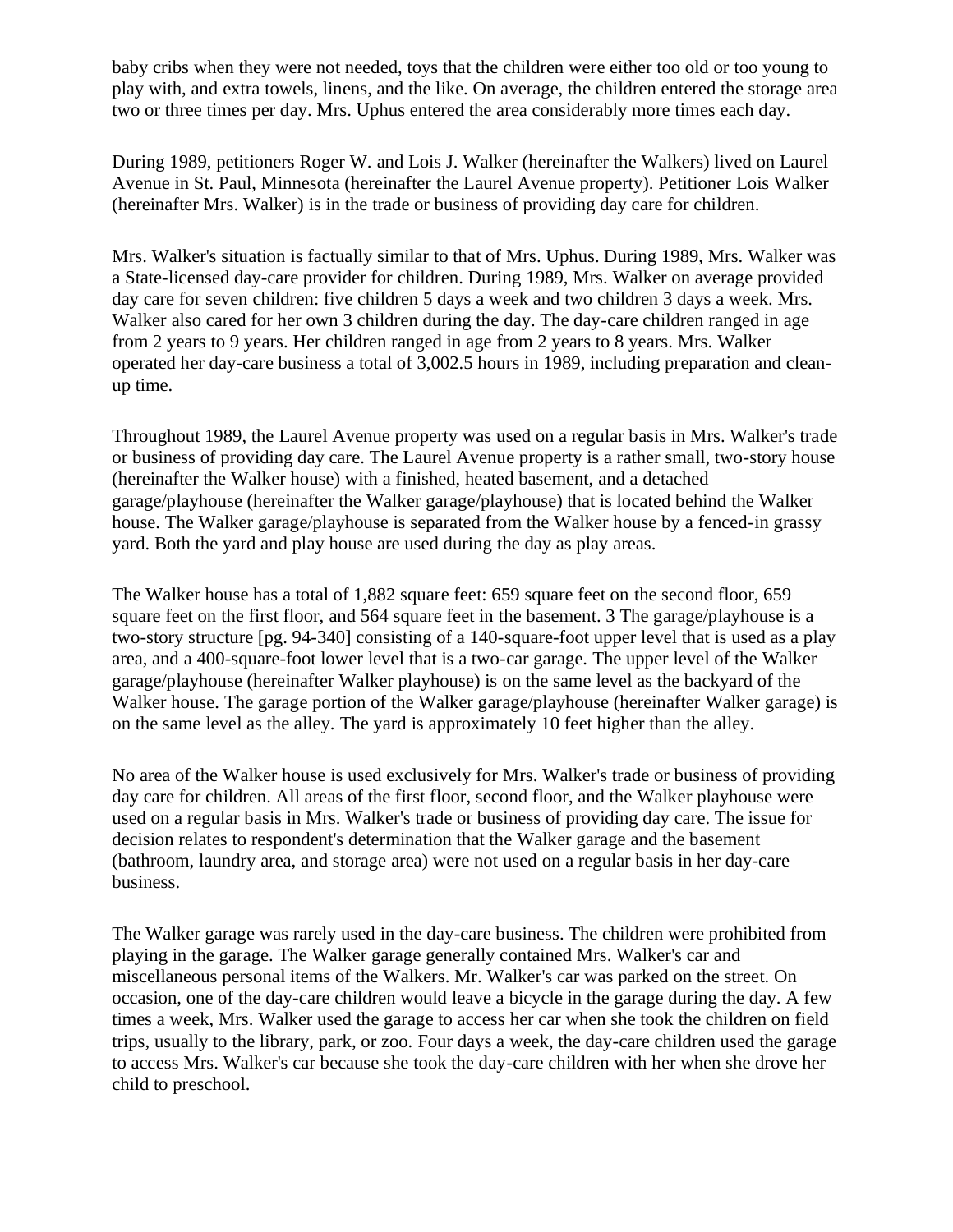The basement of the Walker house contained three areas: the bathroom, the laundry room, and the storage room. Generally, the children were not allowed to play in or enter the basement unsupervised. The basement did not meet State requirements for spaces that can be used by daycare children. However, as with Mrs. Uphus, Mrs. Walker's rule barring the children from the basement was frequently ignored.

With 10 children to care for, 7 of whom were day-care children, the laundry room was frequently used. During the week, Mrs. Walker was repeatedly entering the laundry room to load or unload the washer or dryer, fold the laundry, or put the laundry away. On average, Mrs. Walker, in connection with her day-care business, did approximately two to three loads of laundry a week and about 10 loads of personal laundry.

The storage room and the laundry room contained the majority of the day-care play items. During the day, Mrs. Walker or the day-care children were constantly entering the rooms to get or return play items. Additionally, once a month, petitioner, pursuant to State regulations, conducted storm drills in the basement.

The basement bathroom was one of only two bathrooms in the Walker house; the other bathroom was on the second floor. The basement bathroom, although not the primary bathroom - Mrs. Walker preferred that the children use the second-floor bathroom - was used at least once per day.

Petitioners bear the burden of proving entitlement to all deductions claimed. Rule 142(a); Welch v. Helvering, 290 U.S. 111 [ 12 AFTR 1456] (1933). Section 280A provides in pertinent part as follows:

(a) General Rule. - Except as otherwise provided in this section, in the case of a taxpayer who is an individual \*\*\*, no deduction otherwise allowable under this chapter shall be allowed with respect to the use of a dwelling unit which is used by the taxpayer during the taxable year as a residence. \*\*\*

(c) Exceptions for Certain Business or Rental Use; Limitation on Deductions for Such Use. -

\*\*\*

(4) Use in providing day care services. -

(A) In General. - Subsection (a) shall not apply to any item to the extent that such item is allocable to the use of any portion of the dwelling unit on a regular basis in the taxpayers trade or business of providing day care for children \*\*\* . [Emphasis added.]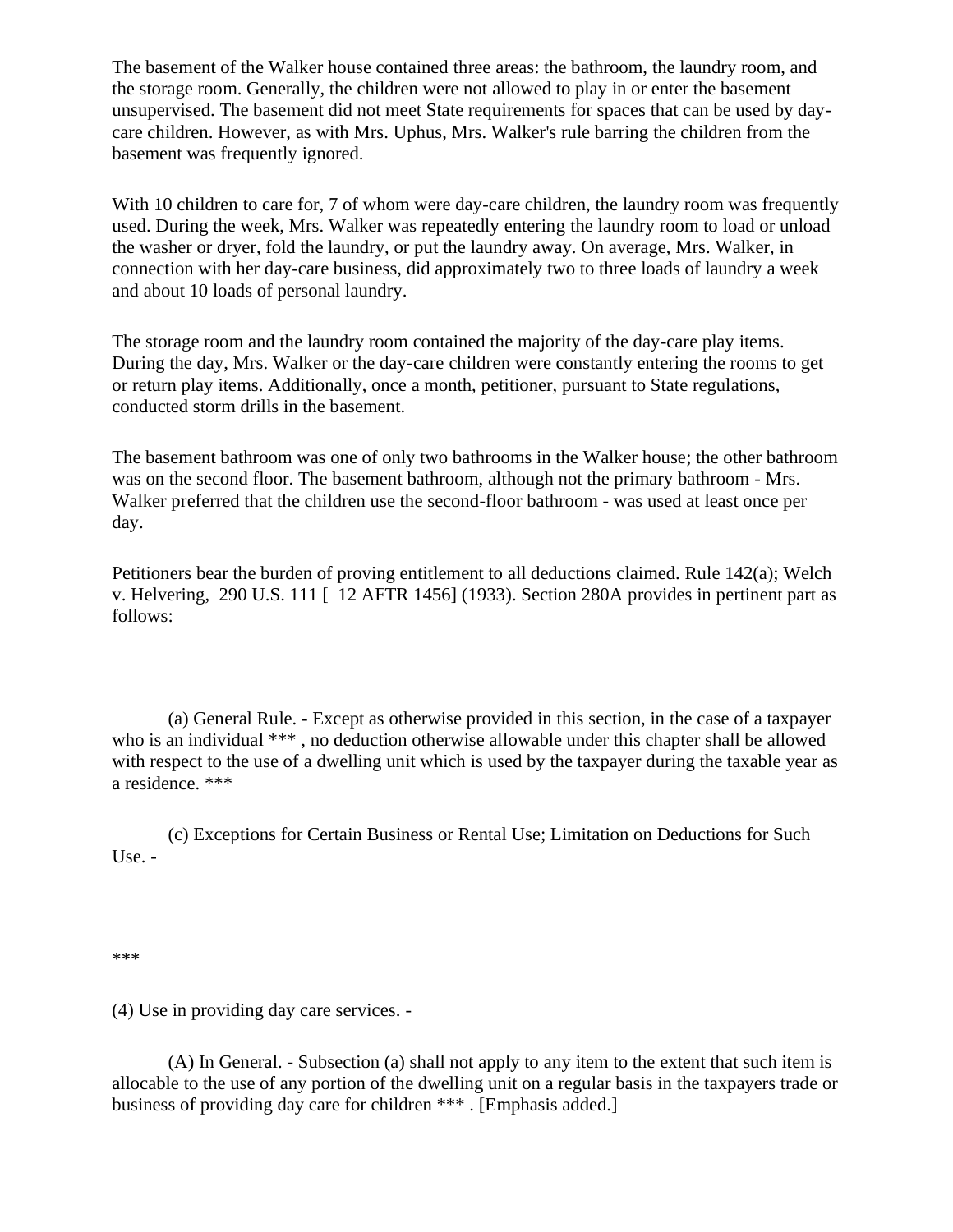(B) Licensing, etc. requirement. - Subparagraph (A) shall apply to items accruing for a period only if the owner or operator of the trade or business referred to in subparagraph (A) -

(i) has applied for (and such application has not been rejected),

(ii) has been granted (and such granting has not been revoked), or

(iii) is exempt from having,

a license, certification, registration, or approval as a day care center \*\*\* under the provisions of any applicable State law. \*\*\*

To compute the deduction allowable under section  $280A(c)(4)$ , the total cost incurred with respect to the residence is multiplied by two fractions. Neilson v. Commissioner, 94 T.C. 1, 4, 9- 10 (1990); S. Rept. 95-66, 95th Cong., 1st Sess. 1, 91 [pg. 94-341](1977), 1977-1 C.B. 469, 499. 4 The first fraction, space allocation, is the square footage of the residence that is used on a regular basis in furnishing day-care services divided by the total square footage of the residence. Sec. 1.280A-2(i)(3), Proposed Income Tax Regs., 45 Fed. Reg. 52404 (Aug. 7, 1980), as amended 48 Fed. Reg. 33320 (July 21, 1983). The second fraction, time allocation, is the number of hours that the day-care business is operated during the year divided by total hours in the year. 5 Neilson v. Commissioner, supra at 9-10; sec. 1.280A-2(i)(4), Proposed Income Tax Regs., supra.

In these cases, there is no dispute between the parties as to the total expenses incurred by petitioners in connection with their residences, the square footage of petitioners' residences, 6 or the hours the day care was operated. The only issue in dispute is which areas are areas "used on a regular basis" under section  $280A(c)(4)$  - the numerator of the space allocation fraction. We must, therefore, determine whether petitioners used each of the areas or rooms in question on a "regular basis".

The determination of whether the taxpayer has used a portion of the dwelling on a regular basis is made in light of all the facts and circumstances. Sec. 1.280A-2(f), Proposed Income Tax Regs., 45 Fed. Reg. 52404 (Aug. 7, 1980), amended 48 Fed. Reg. 33320 (July 21, 1983).

Section 280A(c)(4) was added to the Code by the Tax Reduction and Simplification Act of 1977, Pub. L. 95-30, sec. 306(a), 91 Stat. 126, 152. Section 280A(c)(4) was enacted to specifically exempt residences used in providing day care from the "exclusive use" requirement of section 280A(a). The Senate report explains the rationale for the exemption as follows:

Under the 1976 Act, to be deductible, any portion of the home used for business purposes must be used exclusively and regularly for the particular trade or business in order to claim expenses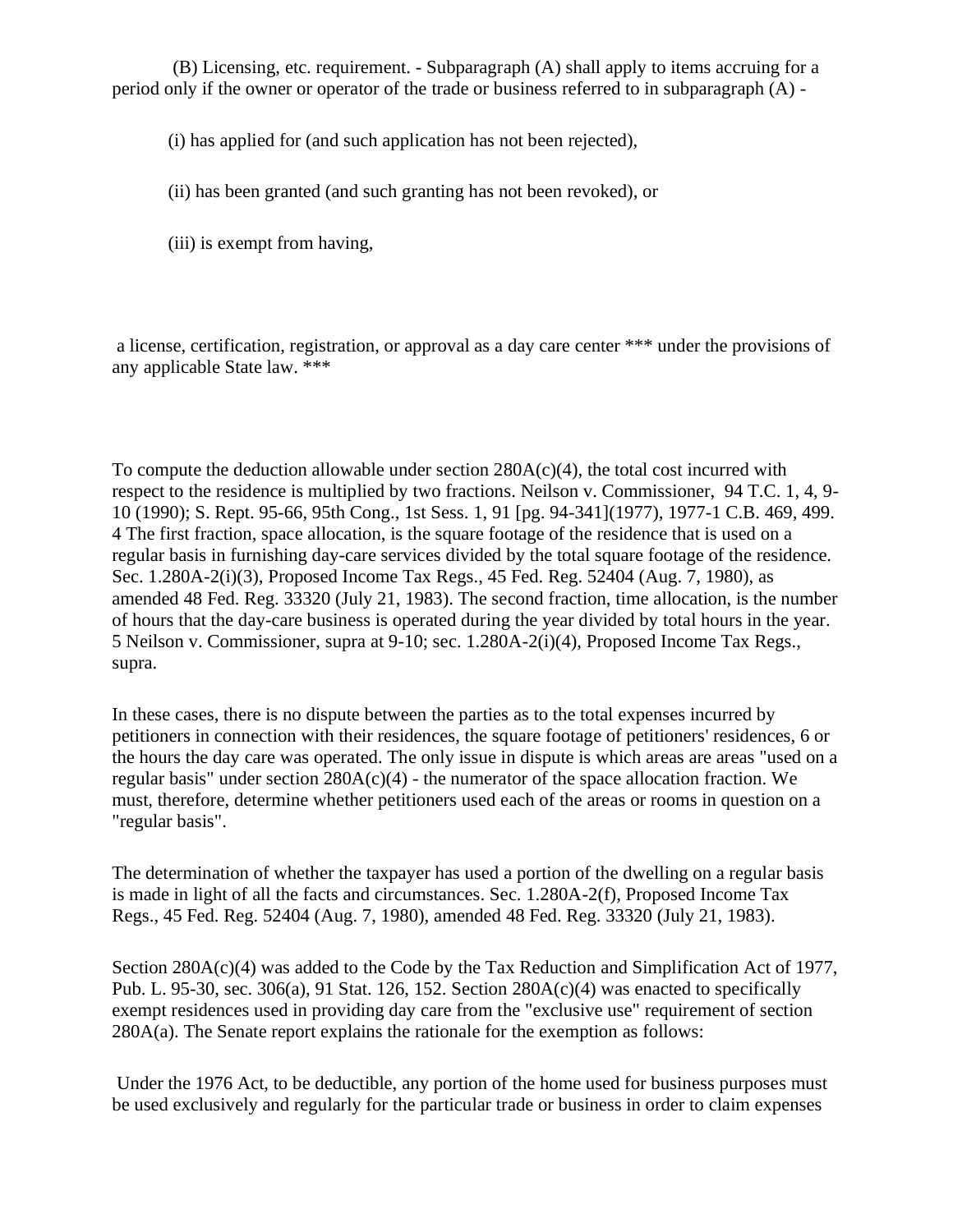as a business deduction. The rule contained in the committee bill recognizes the special character of day care provided in the home, and the infeasibility of requiring that certain rooms (e.g., a kitchen or bathroom) be used exclusively for day care in order to be deductible. \*\*\*

\*\*\* It has been pointed out that the exclusive use test will rarely be satisfied in the case of the use of a personal residence to provide certain day care services. Typically, the portion of the residence used to provide these services will also be used for personal purposes. In these cases, it is not practicable to cordon off a portion of the residence to be devoted exclusively to provide day care services. However, where a portion of the residence is used for personal purposes and day care services, the committee believes that this type of business activity in the residence will ordinarily result in incurring incremental expenses attributable to the residence beyond those which have been incurred if the residence had been used solely for personal purposes. \*\*\*

## S. Rept. 95-66, supra, 1977-1 C.B. at 474, 499.

Thus, the legislative history indicates that Congress enacted section  $280A(c)(4)$  because it recognized the unique nature of home day-care providers. Where a taxpayer operates a day-care business from his/her home, the exclusive test under section 280A(c)(1) will seldom be met, but the taxpayer in operating such a day-care business will incur expenses beyond those incurred had the home been used solely for personal purposes. Therefore, Congress decided that to enforce the "exclusive use" test would be to effectively deny taxpayers a deduction for additional expenses that they legitimately incurred because of their operation of a day-care center in the home.

However, while Congress specifically eliminated the "exclusive use" test for day-care operators, it did impose a "regular basis" test. Neither party has cited, nor have we found, cases directly interpreting the "regular basis" test under section 280A(c)(4). A similar "regular basis" test is found under section 280A(c)(1). In commenting upon that "regular basis" test, the Senate report states in pertinent part:

the committee's amendment requires that the portion of the residence used for trade or business purposes must be used by the taxpayer on a regular basis in order for the allocable portion of the expenses to be deductible. Expenses attributable to [pg. 94-342]incidental or occasional trade or business use \*\*\* would not be deductible even if that portion of the dwelling unit is used for no other purposes.

## S. Rept. 94-938, at 148-149 (1976), 1976-3 C.B. (Vol. 3) 49, 186-187.

Consistent with the Senate report, we have found that the regular basis test is met where the taxpayer is able to establish that the business use is continuous, ongoing, or recurring. Jackson v. Commissioner, 76 T.C. 696, 700 (1981); Green v. Commissioner, 78 T.C. 428, 433 (1982), revd. on other grounds 707 F.2d 404 [ 52 AFTR2d 83-5130 (9th Cir. 1983) (real estate developer used home office on regular basis where on average he was on the phone each evening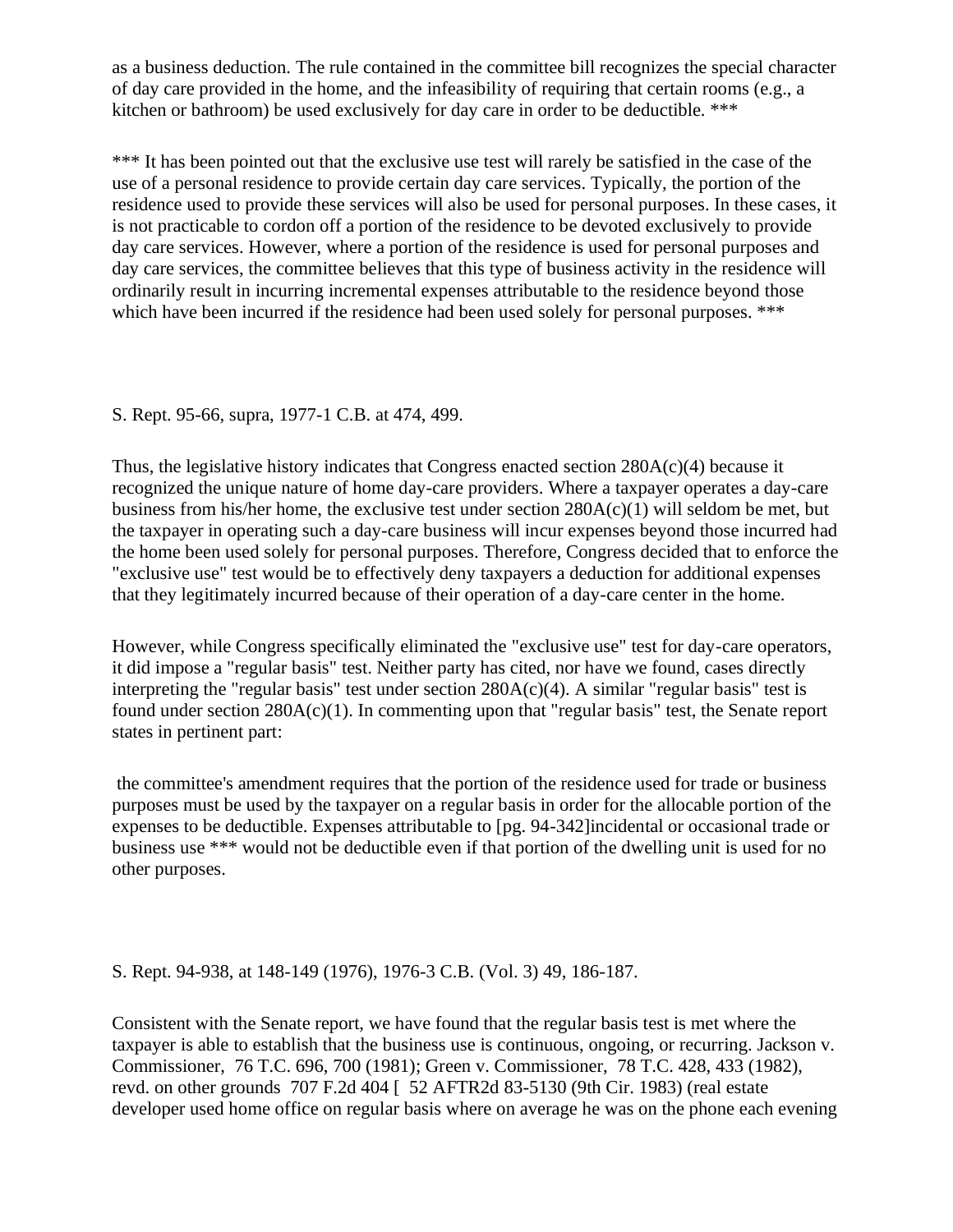for 2 hours); Frankel v. Commissioner, 82 T.C. 318, 325 (1984) (editor of the New York Times used home office on regular basis where on average he had one business phone conversation per night). However, where the business use of the area is merely an incidental or occasional business use, expenses incurred for that area are not deductible. Jackson v. Commissioner, supra; Wedemeyer v. Commissioner, T.C. Memo. 1990-324 [ ¶90,324 PH Memo TC]; Christensen v. Commissioner, T.C. Memo. 1984-197 [ ¶84,197 PH Memo TC], affd. in part and remanded in part 786 F.2d 1382 [ 57 AFTR2d 86-1155] (9th Cir. 1986).

Language in one section of a statute should be interpreted consistently with language of other sections and the statute as a whole. Green v. Commissioner, 707 F.2d 404, 405 [ 52 AFTR2d 83-5130] (9th Cir. 1983). We conclude that the regular use test of section  $280A(c)(4)$  must be interpreted consistently with the congressional intent to except the "exclusive use" test, but also consistently with prior "regular basis" interpretations.

Applying the above rationale, we conclude that Mrs. Uphus used on a regular basis the laundry area, the storage area, and the garage, and that Mrs. Walker used on a regular basis the basement (bathroom, laundry room, and storage room), but not the garage.

We find that petitioners' laundry areas were regularly used in the operation of their day-care business. The fact that the children were generally not allowed in the areas is not dispositive of the issue. The issue is whether the area in question is regularly used in the operation of the taxpayer's day-care business, not whether or not the children are present in that area. Neilson v. Commissioner, 94 T.C. at 10 (taxpayers allowed to consider time spent in clean-up and preparation when determining number of hours day care is operated).

The uncontroverted evidence is that despite petitioners' general rules, the day-care children did use the laundry areas as play areas. Periodically, each petitioner would collect the children from those areas where they were not supposed to be and bring them back to where they were supposed to be.

More importantly, the laundry area was used on nearly a daily basis in the operation of the daycare business. Mrs. Uphus testified that she did as many as two loads of laundry a day in connection with her day-care operation. Mrs. Walker put the number of loads of laundry at two to three per week. Petitioners' obligation was to provide day care for young children in a clean environment. Providing a clean home for day-care children required frequent use of the laundry areas. 7

Petitioners also used the storage areas on a regular basis. Each petitioner generally cared for seven children during the week. Providing day care for young children required that petitioners maintain a large supply of day-care items. Petitioners needed an area in their homes where these items could be kept. Mrs. Walker stored the majority of her play items and miscellaneous daycare items in the storage area and laundry area. Mrs. Uphus stored her indoor play items in the storage area as well as other day-care items. During the day, petitioners or the day-care children were in and out of the storage areas retrieving and returning these day-care items.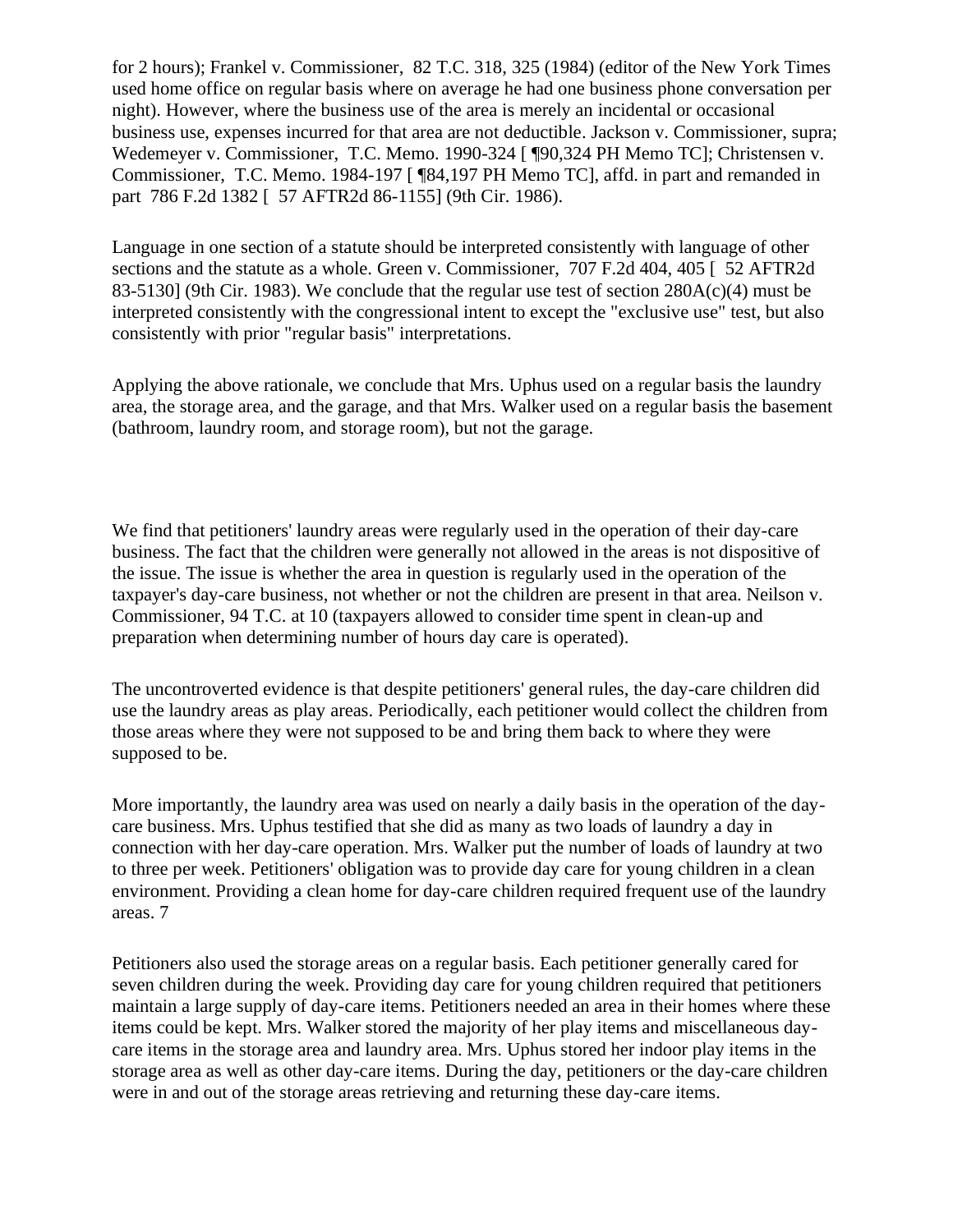We also conclude that Mrs. Uphus used the garage on a regular basis. Mrs. Uphus stored the bulk of her outdoor play items in the garage. Constantly during the day, Mrs. Uphus or the older children were going in and out, retrieving or returning the play items. She also kept other items in the garage that were used in the operation of her day care, such as the lawn-care materials and snowblower.

However, based on the evidence, we conclude that Mrs. Walker did not use the garage on a regular basis. Any use of the garage by Mrs. Walker was either merely incidental to her day-care business or predominately personal. Generally, no play items were stored in the garage, nor were other items necessary to the operation of her day care. Mrs. Walker and the day-care children used the garage to access her car four times a week, but that was because she [pg. 94-343]drove her child to preschool. Expenditures that are predominately personal in nature are not transformed into deductible business expenses by incidental or occasional business purpose or benefit. Feldman v. Commissioner, 86 T.C. 458, 465 (1986).

The remainder of Mrs. Walker's use of the garage was incidental business use. Once in a while, a day-care child would store a bike in the garage. A few times a week, Mrs. Walker used the garage to access her car so that she could take the day-care children on field trips. Merely walking into the garage to get to the car a few times a week, or even once a day, is not regular use within the meaning of section  $280A(c)(4)$ .

Finally, we conclude that Mrs. Walker used the basement bathroom on a regular basis. She stated that although she preferred the children use the second-floor bathroom, with 10 children usually in the house, the basement bathroom was used at least once a day. Everyday use of a bathroom is regular use of that room. See Rev. Rul. 92-3, 1992-1 C.B. 141.

To reflect the foregoing,

Decisions will be entered under Rule 155.

1 Unless otherwise indicated, all section references are to the Internal Revenue Code in effect for the taxable year in issue. All Rule references are to the Tax Court Rules of Practice and Procedure.

| footage:                                                                                           |                                         | 2 The following is a list of the areas by floor and each area's square       |                                               |
|----------------------------------------------------------------------------------------------------|-----------------------------------------|------------------------------------------------------------------------------|-----------------------------------------------|
| First Floor                                                                                        | Square Feet Basement                    |                                                                              | Square Feet                                   |
| Living room<br>Kitchen  182<br>Dining area<br>Porch<br>Bathroom<br>Spare bedroom<br>Master bedroom | 264<br>108<br>108<br>- 35<br>100<br>130 | Office<br>Laundry area<br>Storage area<br>Bathroom<br>Play room<br>Play area | 154<br>156<br>195<br>49<br>- 66<br>176<br>796 |
|                                                                                                    | 927                                     |                                                                              |                                               |